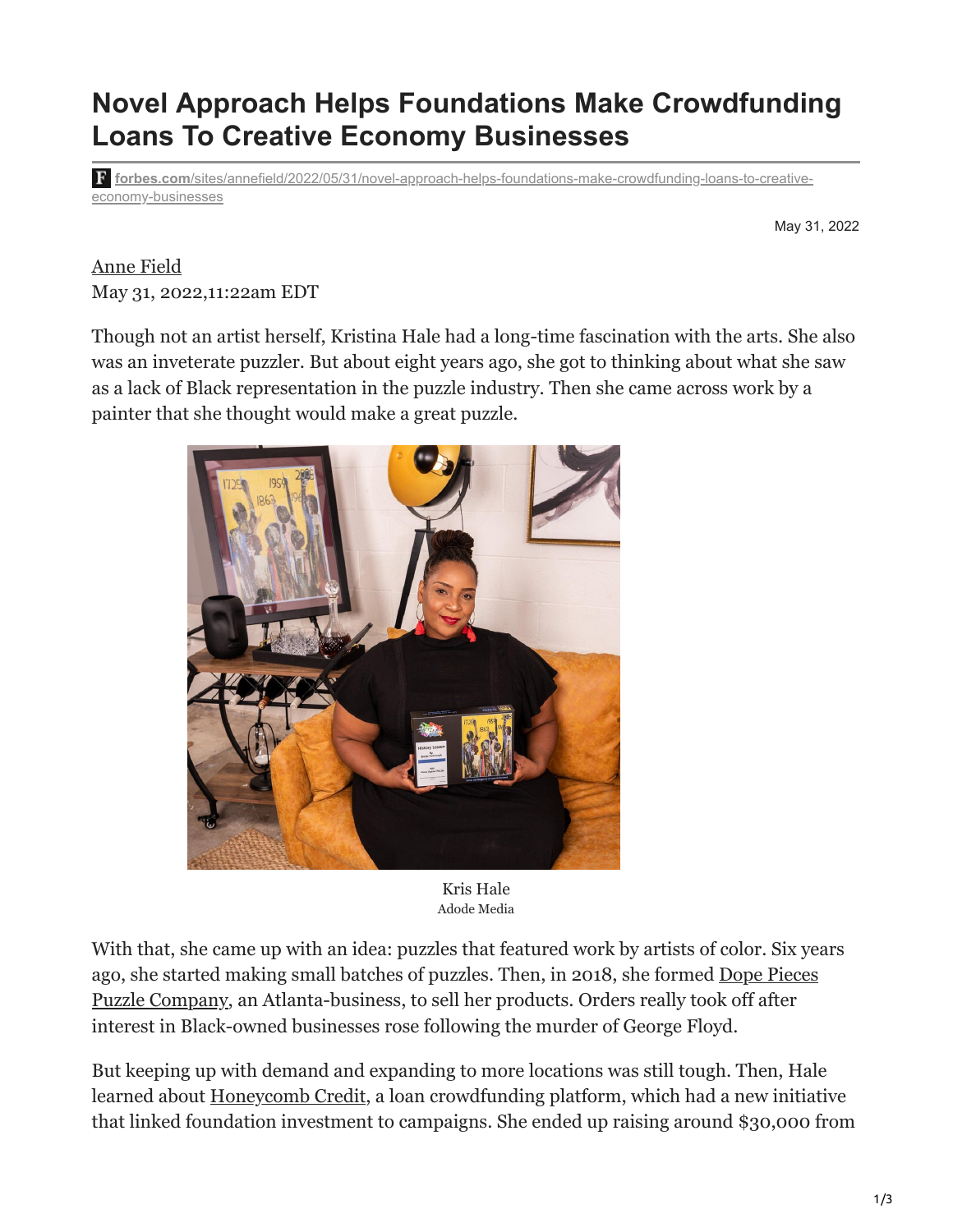44 investors, including \$10,000 from Souls Grown Deep Foundation and Community [Partnership. "I've been able to buy puzzles, bring on another staff person and rebrand](https://www.soulsgrowndeep.org/)," says Hale. "It's been a very significant investment."

## **Loan Participation Fund**

Hale is one of the first entrepreneurs to benefit from a new initiative called the Loan Participation Fund. Launched by [Upstart Co-Lab,](https://upstartco-lab.org/) an impact investing nonprofit focused on the creative economy, and Honeycomb, it provides a way for institutional investors to participate in crowdfunding campaigns. "When companies raise their minimum goal, that unlocks \$10,000 from a participating foundation," says Laura Callanan, founding partner of Upstart.

Three foundations, all part of Upstart's impact investor community, have committed to invest \$600,000. Souls Grown Deep and the [A.L. Mailman Family Foundation](https://www.publicsafetygrants.info/GrantDetails.aspx?gid=23) will invest in Black-owned businesses in nine southern states. The [Jessie Ball duPont Fund](https://www.dupontfund.org/) will focus on entrepreneurs in seven Northeast Florida counties, with an emphasis on low-income communities, women or people of color.

Most of the businesses that have raised capital through the Honeycomb platform since 2018 are creative economy businesses such as cafés, breweries and fashion brands that also play important roles in local economies. Plus, 46% have been in low-to-moderate income communities, 49% were woman-owned and 24% were BIPOC-owned.

Nonprofit [FJC](https://fjc.org/) is providing operational support for the foundations and is acting as a fund intermediary.

## **A Loan Crowdfunding Platform**

George Cook, CEO and co-founder of Honeycomb, whose family has run a small community bank in rural Appalachia for 130 years, worked for many years as a consultant to financial services companies. During that time, he watched as big banks gobbled up more and more little guys and he worried that was limiting the amount of capital available for loans to small businesses.

Then, in 2017, he and juice shop small business owner Ken Martin discussed ways to bring more community-focused capital back into the equation for independently owned small businesses. Eventually, they hit on an idea: build a crowdfunding platform for loans allowing participants to invest in community ventures. "As the business grows and pays back the loan, investors know their money is going to work in their own community," says Cook. "And as businesses flourish in their own community, investors can benefit from that."